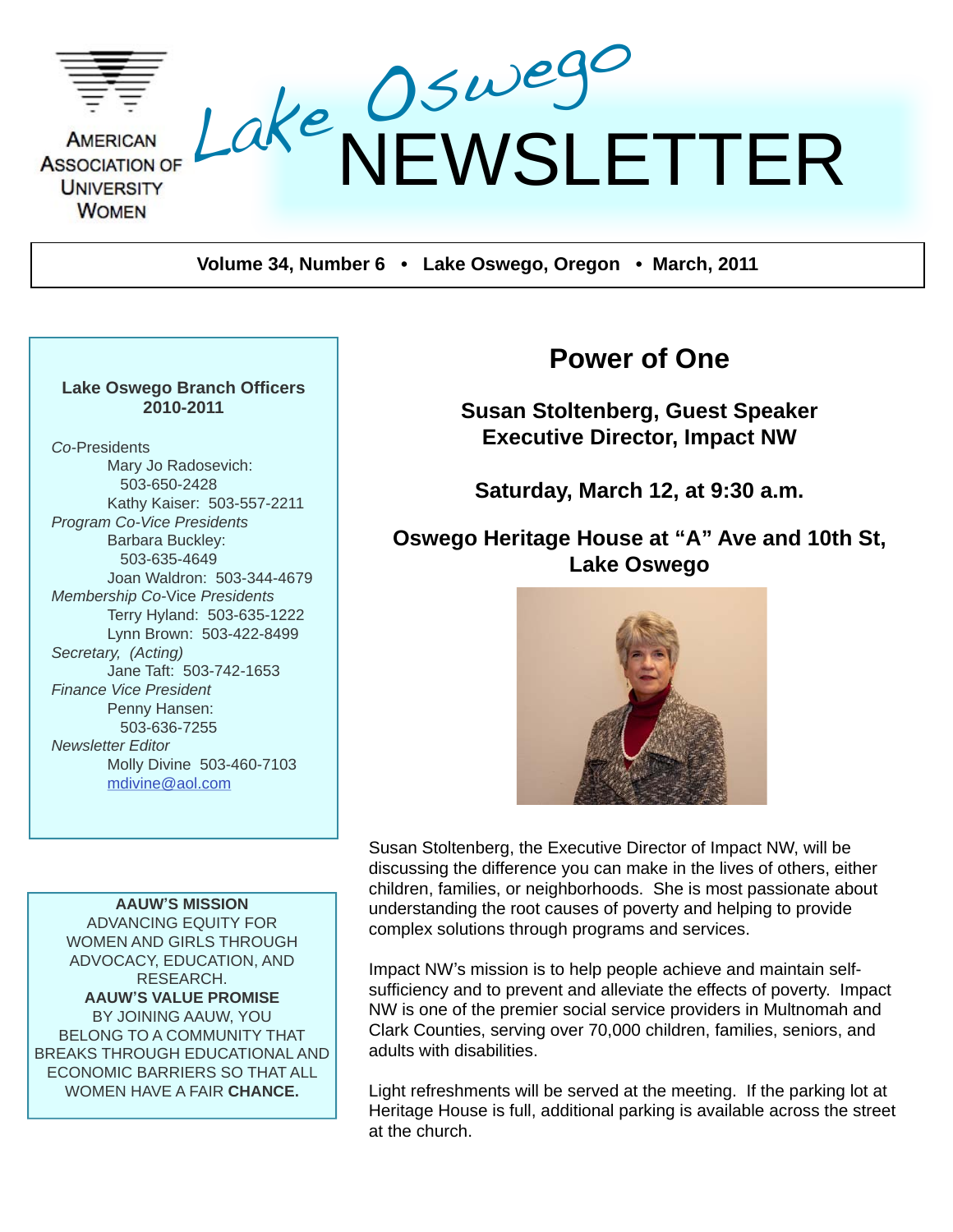

### **BRANCH BUZZ MaryJo Radosevich, Co-President**

#### **STAR THROWERS**

In my recent Senior Seminar class a student reminded me of the Star Thrower story. Perhaps you are familiar with it? The story was inspired by one of my favorite authors, scientist and poet, Loren Eiseley.

It seems to me that Eiseley offers a reflective and beautiful lesson for all of us in AAUW as we work toward our mission of affecting educational change for women and girls. Joel Barker's version of the story goes like this:

"Once upon a time, there was a wise man, much like Eiseley himself, who used to go to the ocean to do his writing. He had a habit of walking on the beach before he began his work. One day he was walking along the shore. As he looked down the beach, he saw a human figure moving like a dancer. He smiled to himself to think of someone who would dance to the day. So he began to walk faster to catch up. As he got closer, he saw that it was a young man and the young man wasn't dancing, but instead he was reaching down to the shore, picking up something and very gently throwing it into the ocean.

As he got closer, he called out, "Good morning! What are you doing?" The young man paused, looked up and replied "Throwing starfish into the ocean."

"I guess I should have asked, *Why* are you throwing starfish into the ocean?"

"The sun is up and the tide is going out. And if I don't throw them in they'll die."

"But young man, don't you realize that there are miles and miles of beach and starfish all along it. You can't possibly make a difference!"

The young man listened politely. Then bent down, picked up another starfish and threw it into the sea, past the breaking waves. "It made a difference for that one!"

I believe that sometimes we can look upon the educational challenges that surround us as if they are insurmountable. What can we really *do* to help improve educational opportunities for girls and women? We read about the cuts in educational funding, the increasing numbers of young people dropping out of high school, the millions of children and adults who can not even read.

The challenges for sure can seem overwhelming. Yet, we are like the young star thrower. Through our individual and collective AAUW efforts we have so many opportunities to make a difference for one child, or one woman struggling to become educated. I invite you to make a donation in memory of your favorite teacher or that special person who helped you learn to read or told you your first story. Participate in your local SMART (Start Making A Reader Today) program. Or, make a commitment to attend our Branch Tea and Talent program in April where the proceeds will again provide a \$1,000. scholarship to a Marylhurst University woman who is striving toward her educational goals. We will indeed be making a difference for her!

We can affect change within our schools, within our communities and our world, one ʻstarfish' at a time. Each of us is called to nothing less.

> **Deadline for April Newsletter March 18 [mdivine@aol.com](mailto:mdivine@aol.com)**

**Next Board Meetings Wednesday, March 2, 7 p.m. Wednesday, April 6, 7 p.m. Marylhurst Schoen Library**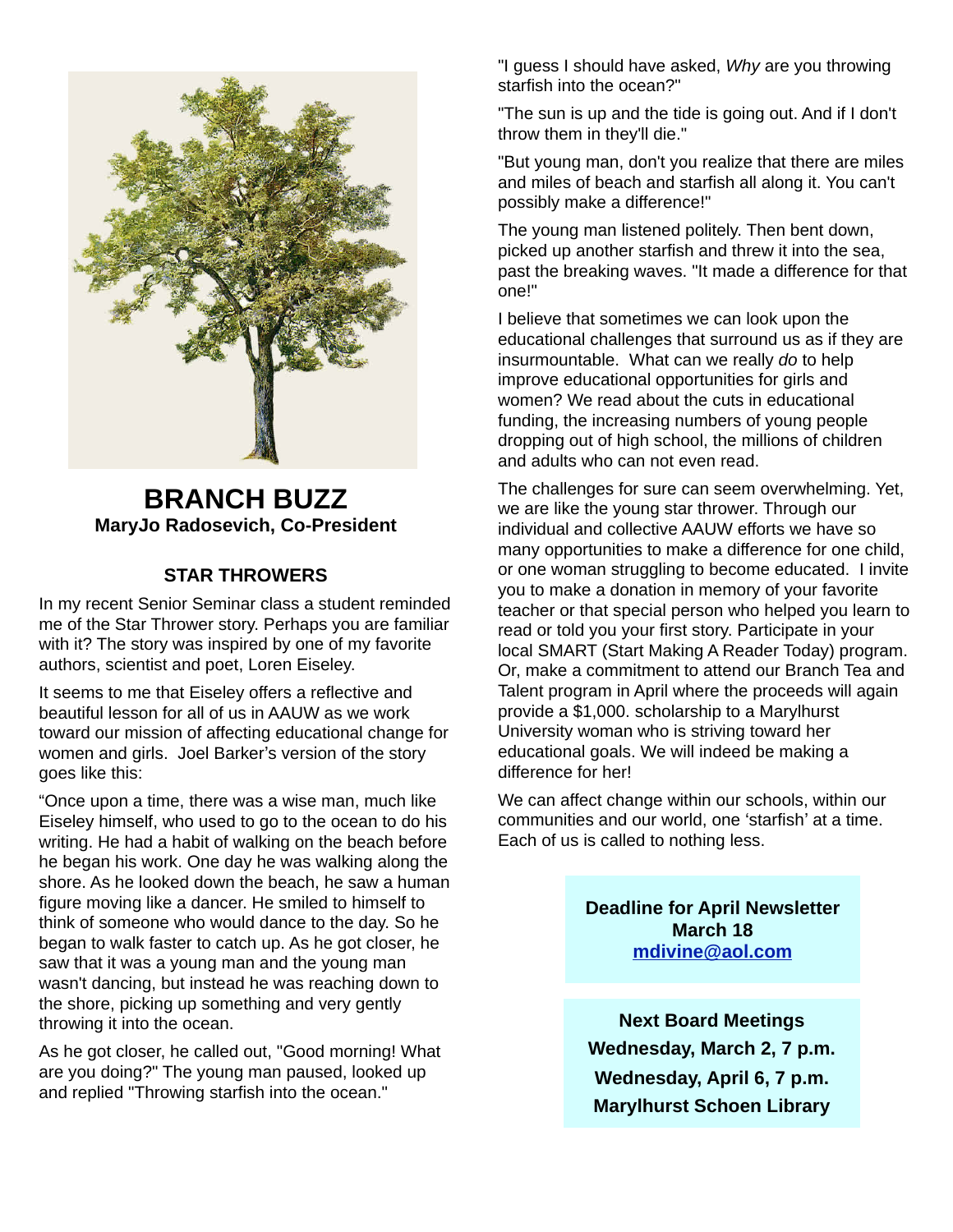## **3rd Annual Tea Luncheon, and Art & Talent Event April 9, 2011, 12:00 to 2:00 p.m.**



Enjoy the 3rd Annual Lake Oswego AAUW Tea and Talent spring event at the Heritage House on Saturday, April 9, 2011 from 12:00 to 2:00pm, as the Lake Oswego Branch sponsors our annual fund raiser for an educational scholarship at Marylhurst University.

A wonderful luncheon of salads, breads, desserts, and tea has been planned for each of you, and the guests you invite. The talent portion of the afternoon will feature the sewing, quilting, needlepoint, photography, paintings, special food items, and other talents of our many members who have given their time and talent to create the lovely items.

The cost of attending the luncheon will be \$15.00 each. Take time to make your reservations before April 1st by calling Sandra Hoover at 503-635-0952 or by sending a check made payable "AAUW Lake Oswego Branch" to Sandra Hoover, 17440 Holy Names Drive #318, Lake Oswego 97034. It is a wonderful event to bring potential members and friends.

## **Member Updates**

By Terry Hyland and Lynn Brown

#### **Directory Changes**

Phone Number Correction: Lori Lauber, 503-419-8364

#### **New Members**

Martha W Dougherty 70 Oswego Lake Summit Lake Oswego, OR 97035 503-636-9343 [dougherty9440@comcast.net](mailto:dougherty9440@comcast.net)

Vibeke (Vivi) Gregory 550 SW Glen Road Portland, OR 97219 503-699-6917

Judy Hale 1608 6th Ave West Linn OR 97068 503-850-4435 [hale2362@comcast.net](mailto:hale2362@comcast.net)

Sheilah (Paddy) O'Brien 45 Eagle Circle Dr. Lake Oswego, OR 97035 503-699-2222 [saintpaddyo@gmail.com](mailto:saintpaddyo@gmail.com)



In an interest to promote AAUW on the Marylhurst Campus, Lynn Brown has stocked two kiosks with AAUW brochures, magazines and membership information. One is located in the student services lobby in Marian Hall, and the other is located in the new student advising center in BP John Administration Building. As we approach graduation, we intend to have a visible presence at all the graduation events to let women know about the organization to encourage membership.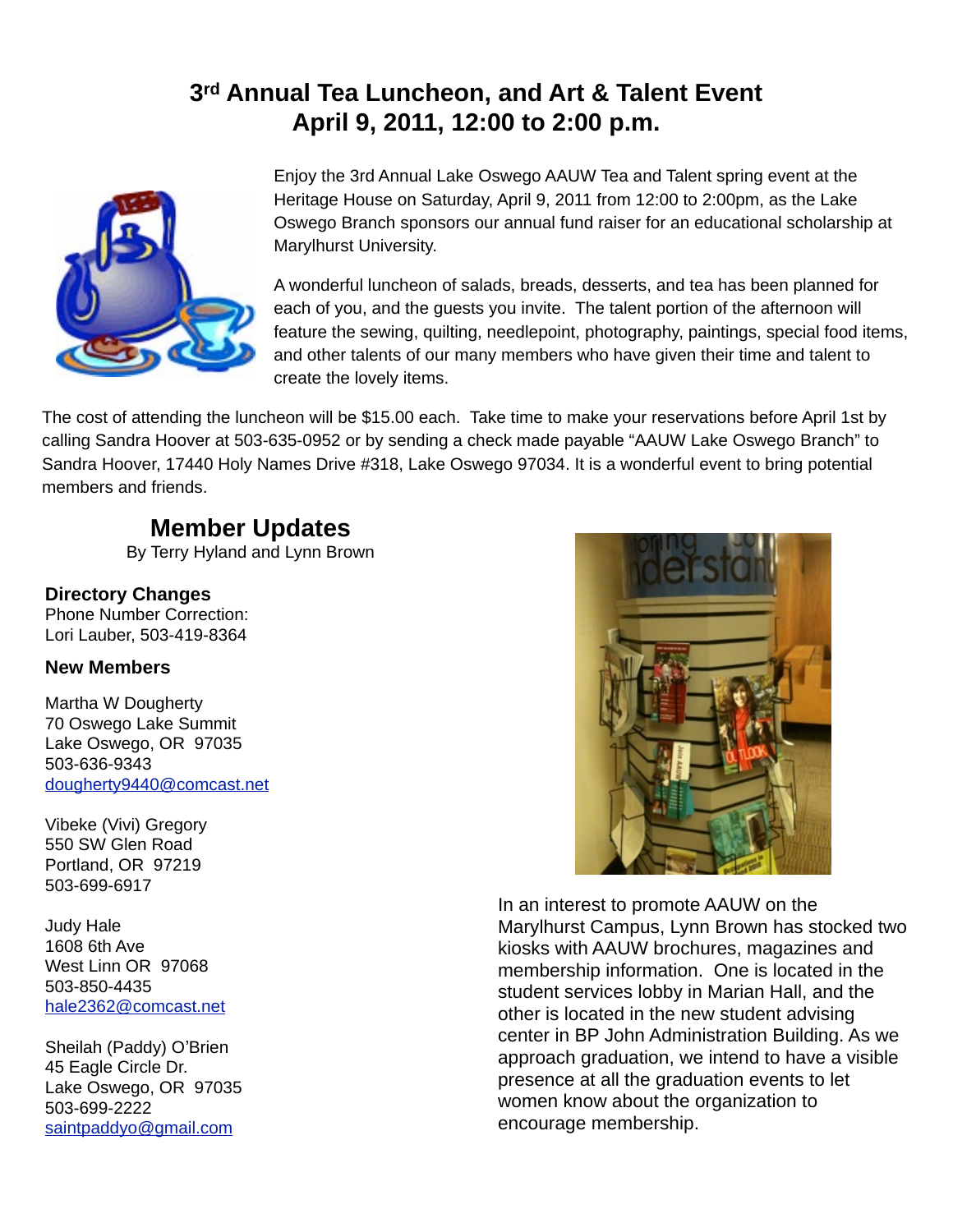## **Interest Groups March 2011**

#### **Tuesday Morning Books 4th Tuesday at 11:30 a.m.**

March 22: 11:30 a.m.

Szechuan Kitchen, 15450 Boones Ferry, LO Leader: TBD

Book: *Sarah*'*s Key*, by Tatiana de Rosnay For more information about this group, contact Dixie Kroupa, 503-697-8028

#### **Interpretive Books 3rd Thursday at 9:30 a.m.**

March 17: 9:30 a.m. Hostess: Sue Kingzett Leader: Heather Hall Book: *Theme for English B*, Langston Hughes For more information, please contact Ann Keddie, 503-694-2245 or Rlkavk50@centurytel.net

#### **Thursday Evening Books 4th Thursday at 7:30 p.m.**

March 24: 7:30 p.m.

Hostess: Robi Ingram-Rich Introduction: Suzanne Kaveckis Book: *The Lost Painting* by Jonathon Harr For more information, contact co-chairs Sandra Hoover, 503-635-0952, or Suzanne Kaveckis, 503-678-1641.

#### **Friday Books 4th Friday at 10:00 a.m.**

March 25: 10:00 a.m.

Hostess: Jeanne Keevil Presenter: Jeanne Keevil

Book: *The Particular Sadness of Lemon Cake*, by Aimee Bender

New members are most welcome to join this book group that meets on the fourth Friday of the month at 10:00 a.m. Call Irene Romero, 503-657-6159, if you would like more information.

#### **Movie Group 2nd Tuesday, times vary**

Meets second Tuesdays of the month. Contact Stephanie Carter, 360-520-7711 or [secarter@gmail.com.](mailto:secarter@gmail.com) for more information.

### **Portland Center Stage**

For more information, please call Betty Barber, 503-675-0594, or [barberbc@yahoo.com.](mailto:barberbc@yahoo.com)

#### **Laffalot Bridge 2nd & 4th Mondays 1:00 p.m. - 4:00 p.m.**

For more information, or if you'd like to be added to our email list, please contact JoAnn Frost, 503-624-0871, or [ldfrost@spiritone.com.](mailto:ldfrost@spiritone.com)

#### **Fourth Wednesday Bridge 4th Wednesday at 1:00 p.m.**

Call Betty Hittle, 503-636-7034 for more information about this bridge group which meets at 1:00 p.m. on the 4th Wednesday of the month.

#### **Eat Ethnic 3rd Tuesday at 6:30 p.m.**

Our March 15th meal will be at San Blas 21450 Salamo Rd, West Lynn, at 6:30pm. Tasty Mexican food for rainy weather. If you are interested in joining this casual group to eat interesting cuisine once a month, please contact Susan Hornung at [susanhornung@hotmail.com.](mailto:susanhornung@hotmail.com)

### **Delightful Dining**

In honor of St. Patrick's day, join us at a heartwarming Irish pub dinner on Saturday March 19th at 6:00 p.m. On the menu will be appetizers such as stuffed mushrooms, a rustic paté, and good Irish cheese. The main course will feature a Beef and Guinness Stew accompanied with colcannon, salad and Irish soda bread. For dessert, think holiday green ice cream (mint chocolate chip, perhaps) and decorative cookies or cupcakes.

As always, Delightful Diners share the cooking and cost. Joan and Jane will be your co-hostesses. Susan and Ken Hornung have graciously offered their home at 27 Tanglewood Drive, Lake Oswego, for the evening. Please make reservations with Joan Waldron (503-344-4679 or [spirit.waldron@gmail.com\)](mailto:spirit.waldron@gmail.com) before February 24 or between March 1 and March 12, since Joan will be traveling in the middle. Contact Jane (503-742-165 or [janetaft@aol.com\)](mailto:janetaft@aol.com) if you want help with recipes.